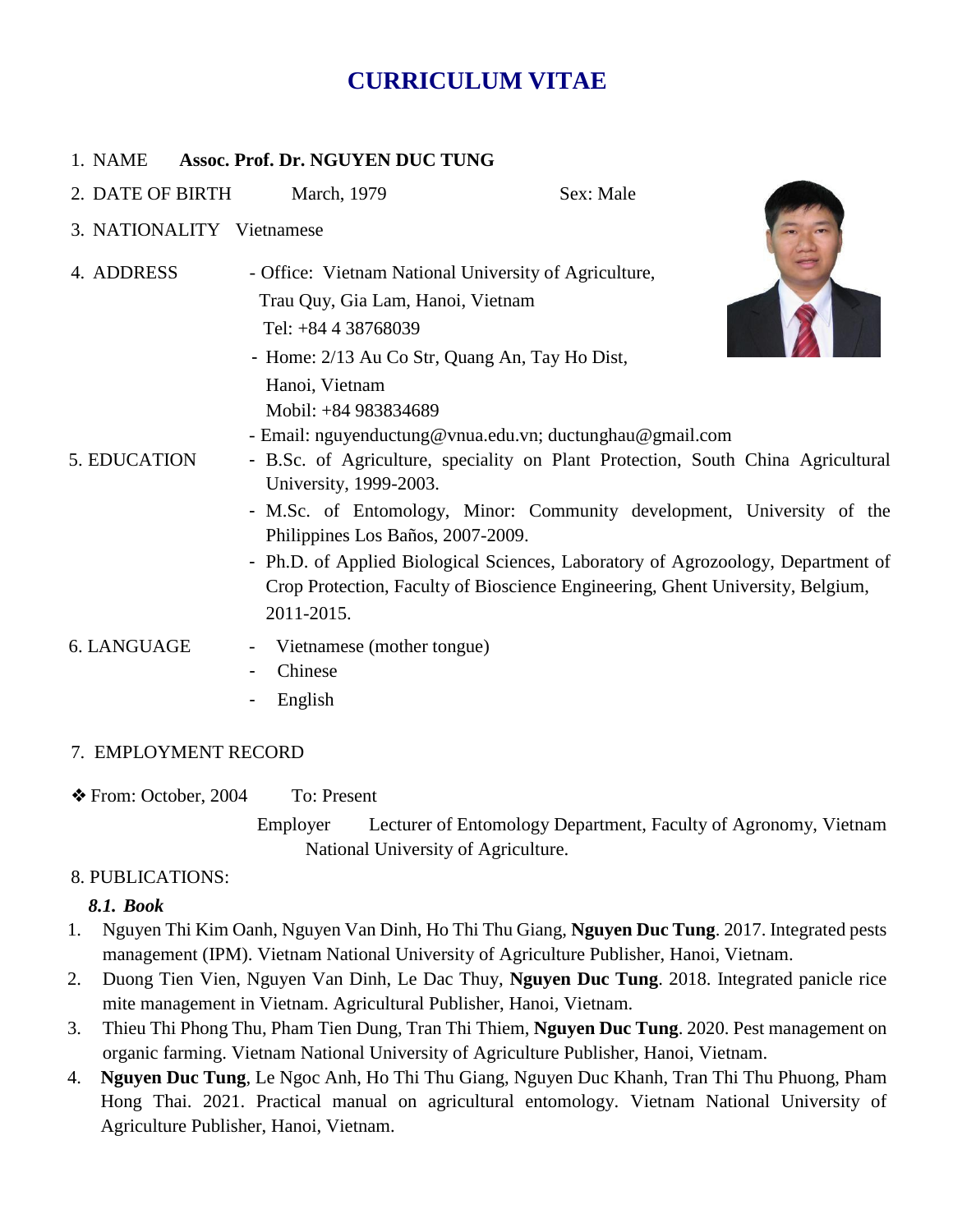*8.2. Articles* 

- 1. Kreiter, S., Bopp, M. C., Douin, M., **Duc Tung Nguyen**, & Wyckhuys, K. (2020). Phytoseiidae of Vietnam (Acari: Mesostigmata) with description of a new species. Acarologia, 60(1), 75-110.
- 2. Wyckhuys, K. A., González-Chang, M., Adriani, E., Albaytar, A., Albertini, A., Ávila, G., Marie Joy B. Beltran, Ariel D. Boreros, Muhammad Z. Fanani, **Duc Tung Nguyen**, Giang Nguyen & Tiwari, S. (2020). Delivering on the promise of biological control in Asia's food systems: a Humboldtian perspective. Frontiers in Sustainable Food Systems, 4, 140.
- 3. Nguyen, V. H., Jonckheere, W., **Duc Tung Nguyen**, de Moraes, G. J., Van Leeuwen, T., & De Clercq, P. 2019. Phytoseiid mites prey effectively on thrips eggs: Evidence from predation trials and molecular analyses. Biological Control, 137, 104012.
- 4. **Duc Tung Nguyen**, Jonckheere, W., Nguyen, V. H., Van Leeuwen, T., & De Clercq, P. 2019. Life tables and feeding habits of *Proprioseiopsis lenis* (Acari: Phytoseiidae) and implications for its biological control potential in Southeast Asia. Systematic and Applied Acarology, 24(5), 857-865.
- 5. Song, Z. W., **Duc Tung Nguyen**, Li, D. S., & De Clercq, P. 2019. Continuous rearing of the predatory mite *Neoseiulus californicus* on an artificial diet. BioControl, 64(2), 125-137.
- 6. Huyen, Luong Thi, **Duc Tung Nguyen**, Dang Huong Lan, Cao Van Chi, Patrick De Clercq, and Nguyen Van Dinh. 2017. Life table parameters and development of *Neoseiulus longispinosus* (Acari: Phytoseiidae) reared on citrus red mite, *Panonychus citri* (Acari: Tetranychidae) at different temperatures. Systematic and Applied Acarology 22, no. 9: 1316-1326.
- 7. Vangansbeke, Dominiek, **Duc Tung Nguyen**, Joachim Audenaert, Bruno Gobin, Luc Tirry, and Patrick De Clercq. 2016. Establishment of *Amblyseius swirskii* in greenhouse crops using food supplements. Systematic and Applied Acarology 21, no. 9: 1174-1184.
- 8. Vangansbeke, Dominiek, Joachim Audenaert, **Duc Tung Nguyen**, Ruth Verhoeven, Bruno Gobin, Luc Tirry, and Patrick De Clercq. 2015. Diurnal temperature variations affect development of a herbivorous arthropod pest and its predators. PloS one 10, no. 4
- 9. Vangansbeke, Dominiek, **Duc Tung Nguyen**, Joachim Audenaert, Ruth Verhoeven, Bruno Gobin, Luc Tirry, and Patrick De Clercq. 2015. Supplemental food for *Amblyseius swirskii* in the control of thrips: feeding friend or foe?. Pest Management Science, DOI: 10.1002/ps.4000.
- 10. **Duc Tung Nguyen**, Vincent Bouguet, Thomas Spranghers, Dominiek Vangansbeke & Patrick De Clercq. 2015. Beneficial effect of supplementing an artificial diet for *Amblyseius swirskii* with *Hermetia illucens* hemolymph. Journal of Applied Entomology, 139 (5): 342–351; DOI: 10.1111/jen.12188.
- 11. **Duc Tung Nguyen**, Dominiek Vangansbeke and Patrick De Clercq. 2014. Performance of four species of phytoseiid mites on artificial and natural diets. Biological Control 80: 56–62.
- 12. **Duc Tung Nguyen**, Dominiek Vangansbeke and Patrick De Clercq. 2014. Artificial diets support the development and reproduction of the predatory mite *Amblyseius swirskii*. IOBC-WPRS Bulletin 102: 215- 218.
- 13. Vangansbeke, Dominiek, **Duc Tung Nguyen**, Joachim Audenaert, Ruth Verhoeven, Bruno Gobin, Luc Tirry, and Patrick De Clercq. 2014. Food supplements for *Amblyseius swirskii*: supporting predator or prey populations?. IOBC-WPRS Bulletin 102: 221-226.
- 14. **Duc Tung Nguyen**, Dominiek Vangansbeke and Patrick De Clercq. 2014. Solid artificial diets for the phytoseiid predator Amblyseius swirskii. BioControl, 59: 719-727.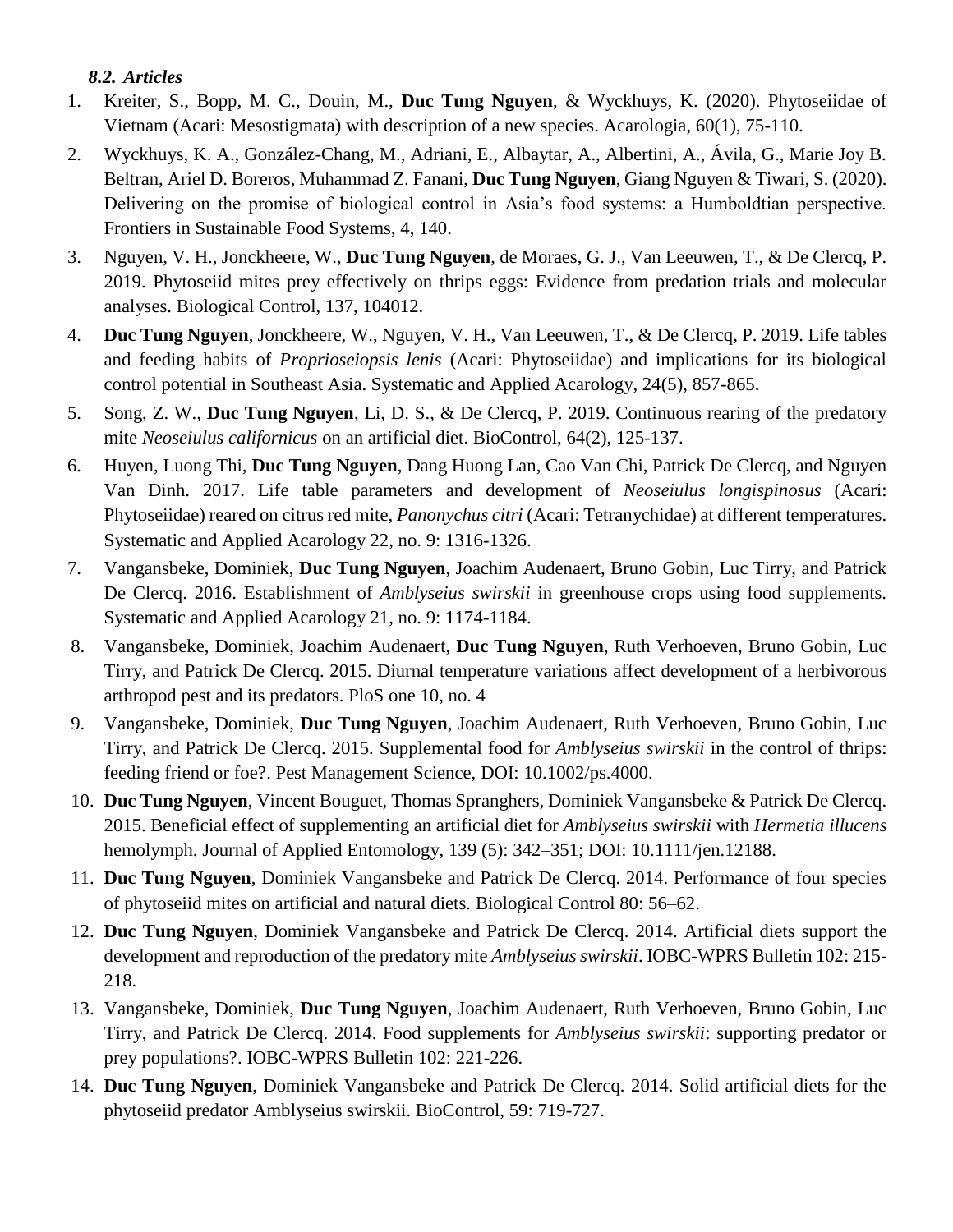- 15. Vangansbeke, Dominiek, **Duc Tung Nguyen**, Joachim Audenaert, Ruth Verhoeven, Bruno Gobin, Luc Tirry, and Patrick De Clercq. 2014. Food supplementation affects interactions between a phytoseiid predator and its omnivorous prey. Biological Control 76: 95-100.
- 16. Vangansbeke, Dominiek, **Duc Tung Nguyen**, Joachim Audenaert, Ruth Verhoeven, Koen Deforce, Bruno Gobin, Luc Tirry, and Patrick De Clercq. 2014. Diet-dependent cannibalism in the omnivorous phytoseiid mite *Amblydromalus limonicus*. Biological Control, 74, 30-35.
- 17. **Duc Tung Nguyen**, Dominiek Vangansbeke, Patrick De Clercq. 2014. Artificial and factitious foods support the development and reproduction of the predatory mite *Amblyseius swirskii*. Experimental and Applied Acarology Vol. 62, 181-194 DOI: 10.1007/s10493-013-9749-8
- 18. Dominiek Vangansbeke, **Duc Tung Nguyen**, Joachim Audenaert, Ruth Verhoeven, Bruno Gobin, Luc Tirry, Patrick De Clercq. 2014. Performance of the predatory mite *Amblydromalus limonicus* on factitious foods. BioControl Vol. 59: 67-77 DOI: 10.1007/s10526-013-9548-5
- 19. Dominiek Vangansbeke, Lien De Schrijver, Thomas Spranghers, Joachim Audenaert, Ruth Verhoeven, **Duc Tung Nguyen**, Bruno Gobin, Luc Tirry, Patrick De Clercq. Alternating temperatures affect life table parameters of *Phytoseiulus persimilis*, *Neoseiulus californicus* (Acari: Phytoseiidae) and their prey *Tetranychus urticae* (Acari: Tetranychidae). Experimental and Applied Acarology Vol. 61, Issue 3: 285- 298.
- 20. **Duc Tung Nguyen**, Dominiek Vangansbeke, Xin Lu, Patrick De Clercq. 2013. Development and reproduction of the predatory mite *Amblyseius swirskii* on artificial diets. BioControl Vol. 58, Issue 3: 369-377
- 21. Le Dac Thuy, **Nguyen Duc Tung**, Nguyen Van Dinh. 2012. Population Intensity of Panicle Rice Mite *Steneotarsonemus spinki* Smiley (Acari: Tarsonemidae) Influencing Rice Yield In Vietnam. ISSAAS Journal Vol. 18, No. 2: 62 - 69
- 22. Ho Thi Thu Giang, Tran Dinh Chien, Nguyen Van Dinh, **Nguyen Duc Tung.** 2012. Evaluation resistant of several popular rice varieties to rice brown planthopper (*Nilaparvata lugens* Stal.) and rice white backed planthopper (*Sogatella furcifera* Hovath) in the North of Vietnam. Plant protection, Issues 1, p. 32-36.
- 23. **Nguyen Duc Tung**, Nguyen Thanh Thao. 2011. Influence of Two Artificial Feeds on Dimension and Major Biological Characteristics of Earwig *Euborellia annulata* (Fabricius) (Dermaptera: Anisolabididae). Journal of Science and Development. 9(1): 39-45.
- 24. **Nguyen Duc Tung**, Celia DR. Medina, Luis Rey I. Velasco, and Josefina T. Dizon. 2011. Farmers' Knowledge and Practices in Controlling Mites and Their Attitude towards Biological Control. Journal of the Korean Society of International Agriculture 23(1) 7-20.
- 25. Dang Thi Dung, Nguyen Thi Kim Oanh, Tran Dinh Chien, Ho Thi Thu Giang, **Nguyen Duc Tung** (2011). Insect pest composition and their natural enemies on chrysanthemum; the dynamic population of key pests in 2010 at Tay Tuu, Tu Liem, Ha Noi. Vietnam National Conference on Entomology 7, Hanoi: 456-467.
- 26. Nguyen Thi Kim Oanh, Tran Dinh Chien, Ho Thi Thu Giang, Dang Thi Dung, **Nguyen Duc Tung** (2011). Study on biological and ecological characteristics of the Rose aphid (*Macrosiphum rosae* L.) damaging rose flowers in Me Linh, Hanoi. Vietnam National Conference on Entomology 7, Hanoi: 660668.
- 27. **Nguyen Duc Tung**. 2009. Biology and efficacy of the predatory mite, *Neoseiulus longispinosus* (Evans) (Acari: Phytoseiidae) as a biological control agent of *Tetranychus urticae* Koch (Acari: Tetranychidae). Proceedings of the 3<sup>rd</sup> national scientific conference on ecology and biological resources. 10/2009: 1745-1750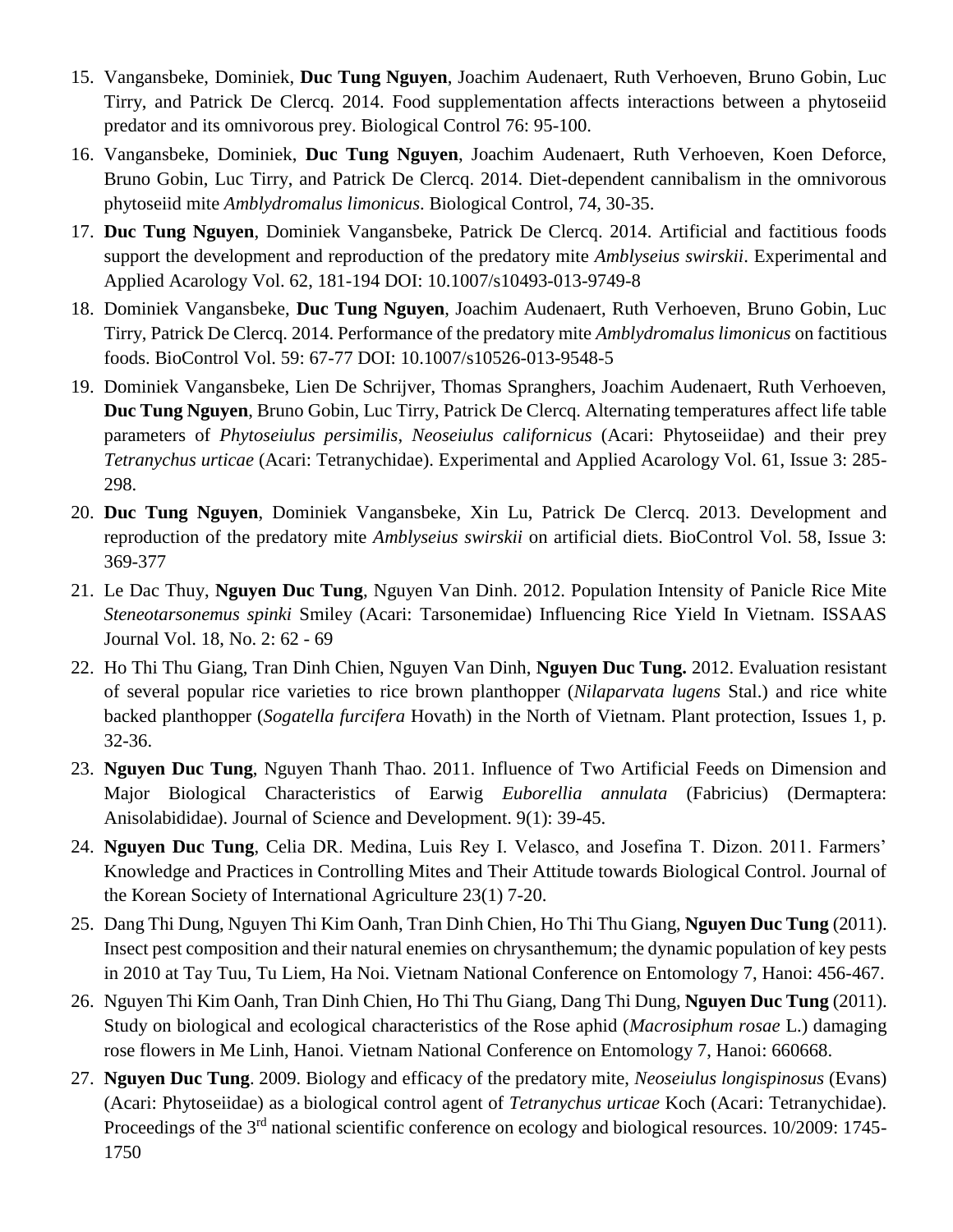- 28. Dang Thi Dung, **Tung, N.D.**, Chien, T.D., Mau, N.M. and Tung, N.V., (2008). Diversity of insect parasitoids on soybean fields and the ability of using prospected parasitoids in controlling key pests during 2006-2007 at Gialam, Hanoi. The 2<sup>nd</sup> International Conference on Science and Technology for Sustainable Development of the Greater Mekong Sub-region, p. 22.
- 29. Nguyen Thi Thanh Tam, **Nguyen Duc Tung**, Nguyen Minh Mau, Tran Dinh Chien, Nguyen Viet Tung, Dang Thi Dung. 2008. Some morphological and biological characteristics of *Telenomus subitus* Le (Hymenoptera: Scelionidae) egg-parasitoid of Red banded shield bug on soybean in Gia Lam, Hanoi. The 6<sup>th</sup> National conference of Entomology. 5/2008: 736-743.
- 30. **Nguyen Duc Tung**. 2008. Study on the composition of insect pests on the herb plant, some morphological and biological characteristics of *Junonia atlites* Johanssen (Lepidoptera: Nymphalidae) in Gia lam, Hanoi 2006. The 6<sup>th</sup> National conference of Entomology. 5/2008: 386-394.
- 31. **Nguyen Duc Tung**, Nguyen Minh Mau, Tran Dinh Chien, Nguyen Viet Tung, Dang Thi Dung. 2008. Diversity of soybean insect pest's parasitoids and effect of chemical insecticides on them in Gia Lam, Hanoi 2006-2007. Journal of Plant Protection. 3/2008: 32-38.
- 32. Nguyen Van Dinh, Pham Thi Hieu, Pham Van Khanh, **Nguyen Duc Tung**, Le Ngoc Anh, Hoang Thi Kim Thoa. 2006. Population development potential of predatory mite *Amblyseius victoriensis* Womersley, an important natural enemy of the Carmine Spider Mite *Tetranychus cinnabarinus* Koch and Melon Thrips *Thrips palmi* Karny. Agricultural Science Journal 6/2006: 3-10
- 33. **Nguyen Duc Tung**. 2006. Some morphological and biological characteristics of the citrus red mite *Panonychus citri* (McGregor) (Acarina: Tetranychidae) damaging rose at the greenhouse of Hanoi Agricultural University. Journal of Plant Protection. 5/2006: 35-42.
- 34. **Nguyen Duc Tung**, Nguyen Van Dinh. 2005. Morphological and damage features of mite species of spider mite family (Tetranychidae: Acarina) on rice and maize grown in Gialam, Hanoi. Nationwide conference "Some issue of basic research in life science" Page 823-826.

## 9. CONFERENCE:

- 1. **Duc Tung Nguyen**, Dominiek Vangansbeke, Patrick De Clercq. 2014. Artificial diets support the development and reproduction of the predatory mite *Amblyseius swirskii*. IOBC Working Group on integrated control in protected crops temperate climate, September 14-18, 2014, Gent, Belgium. (Oral presentation)
- 2. **Duc Tung Nguyen**, Dominiek Vangansbeke, Patrick De Clercq. 2014. Liquid and solid artificial diets support the development and reproduction of the predatory mite *Amblyseius swirskii*. 14<sup>th</sup> International Congress of Acarology, July 14-18, 2014, Kyoto, Japan. (Oral presentation)
- 3. **Duc Tung Nguyen**, Dominiek Vangansbeke, Patrick De Clercq. 2013. Development and reproduction of the predatory mite *Amblyseius swirskii* (Athias-Henriot) (Acari: Phytoseiidae) on artificial diets. 13th Workshop of the IOBC global working group on mass rearing and quality assurance: "Emerging Opportunities for the Mass Production & Quality Assurance of Invertebrates". November 6-8, 2013, Bangalore, India. (Poster presentation)
- 4. **Duc Tung Nguyen**, Dominiek Vangansbeke, Patrick De Clercq. 2013. Artificial and factitious foods support the development and Reproduction of the predatory mite *Amblyseius swirskii*. 4<sup>th</sup> Meeting of the IOBC Working Group: "Integrated control of plant-feeding mites". September 9-12, 2013, Paphos, Cyprus. (Poster presentation)